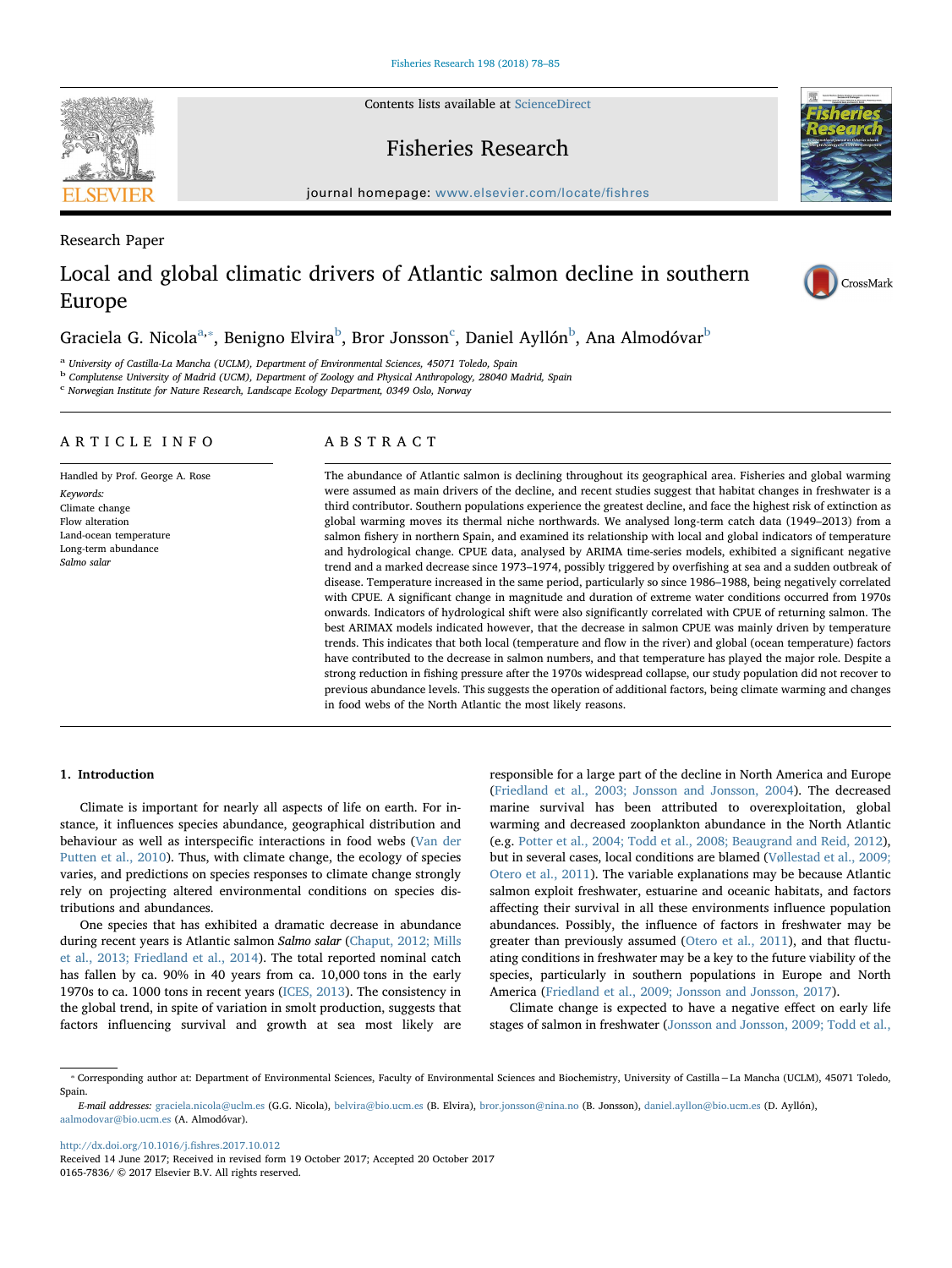[2011\)](#page-6-3). The fish is thermally sensitive and oxygen demanding and re-quires cold, clean water [\(Elliott and Elliott, 2010\)](#page-5-3), and is highly sensitive to extremes in flow [\(Jonsson and Jonsson, 2011\)](#page-6-4). These variables control the smolt production, migration pattern and survival during downstream migration [\(Jonsson, 1991; Juanes et al., 2004; Jonsson and](#page-6-5) [Jonsson, 2017\)](#page-6-5). Furthermore, water flow influences opportunities for feeding and spawning ([Hvidsten et al., 2015\)](#page-6-6), stimulates smolt migration, and mark the time of ascent when returning from sea ([Tetzla](#page-6-7)ff [et al., 2008](#page-6-7)). Later at sea, warm surface water may have detrimental effects on growth and survival ([Mills, 2000; Friedland et al., 2005; Todd](#page-6-8) [et al., 2008](#page-6-8)). An additional negative effect appears caused by decreased abundance of pelagic food items and increased competition from other zooplanktivores in the North Atlantic ([Beaugrand and Reid, 2012;](#page-5-4) [Jonsson et al., 2016a\)](#page-5-4).

[Jonsson and Jonsson \(2009\)](#page-6-3) pointed out that the ongoing decline in Atlantic salmon abundance is most pronounced in the southern distribution areas of salmon, but information from these areas in Europe is scarce. In North America, southern populations appear subjected to increased predation and ocean warming ([Hogan and Friedland, 2010;](#page-6-9) [Friedland et al., 2012; Hansen et al., 2012](#page-6-9)). The southern range limit has been reduced by 2° latitude, and the remaining southern stocks are critically endangered [\(Juanes et al., 2004; Mills et al., 2013](#page-6-10)). A report from [ICES \(2013\)](#page-6-0) shows that the catches in traditional fishing areas of Irish, British, French and Spanish populations have fallen radically and the return rates of multi-sea-winter (MSW) salmon have particularly decreased. Possibly, the decline is caused by reduced growth and survival at sea associated with warmer marine conditions and decreased marine feeding opportunities, as well as decreased smolt production because of increased flow variation in rivers ([Beaugrand and Reid,](#page-5-4) [2012; Piou and Prévost, 2013; Friedland et al., 2014\)](#page-5-4).

Processes and causes of the decline in Spanish salmon are unclear, mainly because most of the salmon's life in the ocean is unknown. There are almost no data on the migration of Spanish salmon, as there has been no tagging programme. The few available records suggest that Spanish salmon occupy similar feeding areas as British, Irish and French salmon, at west Greenland and north of the Faroe Islands ([Jacobsen](#page-6-11) [et al., 2012; Reddin et al., 2012\)](#page-6-11). Because lack of knowledge prevents a consistent management policy, it is important to identify the historic and current factors that have influenced the decline of the species. Managers should use the evolutionary potential of the species to deal with climate change, and this includes the conservation of the southernmost populations. The Iberian Peninsula was a glacial refuge of the species during the Pleistocene glaciations [\(Consuegra et al., 2002;](#page-5-5) [Finnegan et al., 2013](#page-5-5)), and with a possible loss of these populations, a valuable part of the genetic variability of the species may disappear.

Here, we investigated how the abundance of Atlantic salmon in a river in northern Spain has varied with climate from 1949 to 2013, and analysed its relationship with local and global indicators of temperature and hydrological change over these 65 years. We hypothesised that the population abundance was driven by both local and global variables, and predicted that climate, as a determinant of flow and water temperature, shapes salmon abundance.

## 2. Materials and methods

# 2.1. Study area

The River Sella (43°28′′N, 5°03′W), at an altitude ranging from zero to 1100 m in northern Spain, is probably the most important salmon river in Iberia ([Fig. 1](#page-2-0)). The river is 66 km long, total drainage area is  $1284 \text{ km}^2$ . The river is accessible for upstream migration of Atlantic salmon and is not affected by land use change, pollution or flow regulation. The water quality is within the limits set by the European Directive (Council Directive 2006/44/EC).

The River Sella was declared a Site of Community Importance (Code ES1200032) under the European Commission Habitats Directive (92/

43/EEC), and it contributes significantly to the conservation of freshwater habitats within the Natura 2000 network of protection areas in the European Union. Most other South-European fresh waters have been historically subjected to strong human pressures, so the interaction of multiple human stressors hinders the interpretations of the natural changes suffered by salmon populations. Therefore, this study is a good opportunity to assess the natural changes responsible for the development of salmon populations in a river almost free of human stressors.

The regional climate is oceanic, with profuse precipitations and mild temperatures year around. The annual mean temperature and precipitation within the study area are close to 15 °C and 775 mm, respectively. The analysis of the regional climate over the past decades (1970–2010) shows a slight decline in annual precipitation and a clear increase in temperature, especially during spring and summer ([González-Taboada and Anadón, 2011](#page-6-12)). The projections for air temperature and precipitation in the study area under the representative concentration pathways RCP 4.5, 6 and 8.5 [\(Van Vuuren et al., 2011\)](#page-7-2) show a similar trend, although with projected harsher conditions in autumn and a slight acceleration of the process after 2040. In the future, spring, summer and autumn will be hotter (an increase of up to 5 °C in both maximum and minimum summer temperatures) and dryer (a decrease of up to 25% in mean autumn precipitation), whereas the effect of climate change is expected to be lower in winter.

### 2.2. Salmon abundance

We analysed 65 years (1949–2013) of returning adult salmon captured annually from March to July. Catch per unit effort (CPUE) from recreational salmon fisheries were used as an indicator of abundance. The CPUE has traditionally been a proxy of abundance in salmon studies, because long-term data of density were not available [\(Rand et al.,](#page-6-13) [2012\)](#page-6-13). Nowadays, there is enough evidence that CPUE reflects changes in the population size of returning, migrant Atlantic salmon (cf. [Vøllestad et al., 2009; Mills et al., 2013; Friedland et al., 2014\)](#page-7-1). Local management authorities have regularly collected these data since 1949. This is the only measure of abundance that has been collected over time. The number of fishing licenses in the study area has not changed significantly with time (Mann-Kendall test corrected to account for temporal autocorrelation,  $\tau = -0.036$ ,  $p = 0.68$ ). Therefore, it is reasonable to assume that the fishing effort has remained stable over this period. Moreover, there was no significant relationship (analysed through both simple and lagged regressions) between number of fishing licenses and the catch of salmon.

## 2.3. Climate indicators

We analysed the long-term trend in land-ocean temperature anomalies (°C) for Europe and the Northern Hemisphere through three different climate indicators. We used datasets from the NASA Goddard Institute for Space Studies (GISS indicator, GISSTEMP Team 2016 <http://data.giss.nasa.gov/gistemp/>, [Hansen et al., 2010\)](#page-6-14), the NOAA National Climatic Data Centre (NCDC indicator, [https://www.ncdc.](https://www.ncdc.noaa.gov/cdo-web) [noaa.gov/cdo-web](https://www.ncdc.noaa.gov/cdo-web), Smith [et al., 2008\)](#page-6-15), and the UK Meteorological Office Hadley Centre-University of East Anglia Climatic Research Unit (HadCRUT indicator, http://www.metoffi[ce.gov.uk/hadobs/hadcrut4](http://www.metoffice.gov.uk/hadobs/hadcrut4), [Jones et al., 2012](#page-6-16)). These global climate indicators combine records from sea surface temperature and air temperature from local meteorological stations. The three approaches use the same input observations, but handle the data differently ([Hansen et al., 2010](#page-6-14)).

The term 'temperature anomaly' denotes the difference between a reference average value from a 'pre-industrial' period from 1850 to 1899 and the current temperature. Positive anomalies indicate that the current temperatures are warmer than the reference values, while negative anomalies indicate that they are colder. This indicator has been measured for several decades in a dense network of stations across the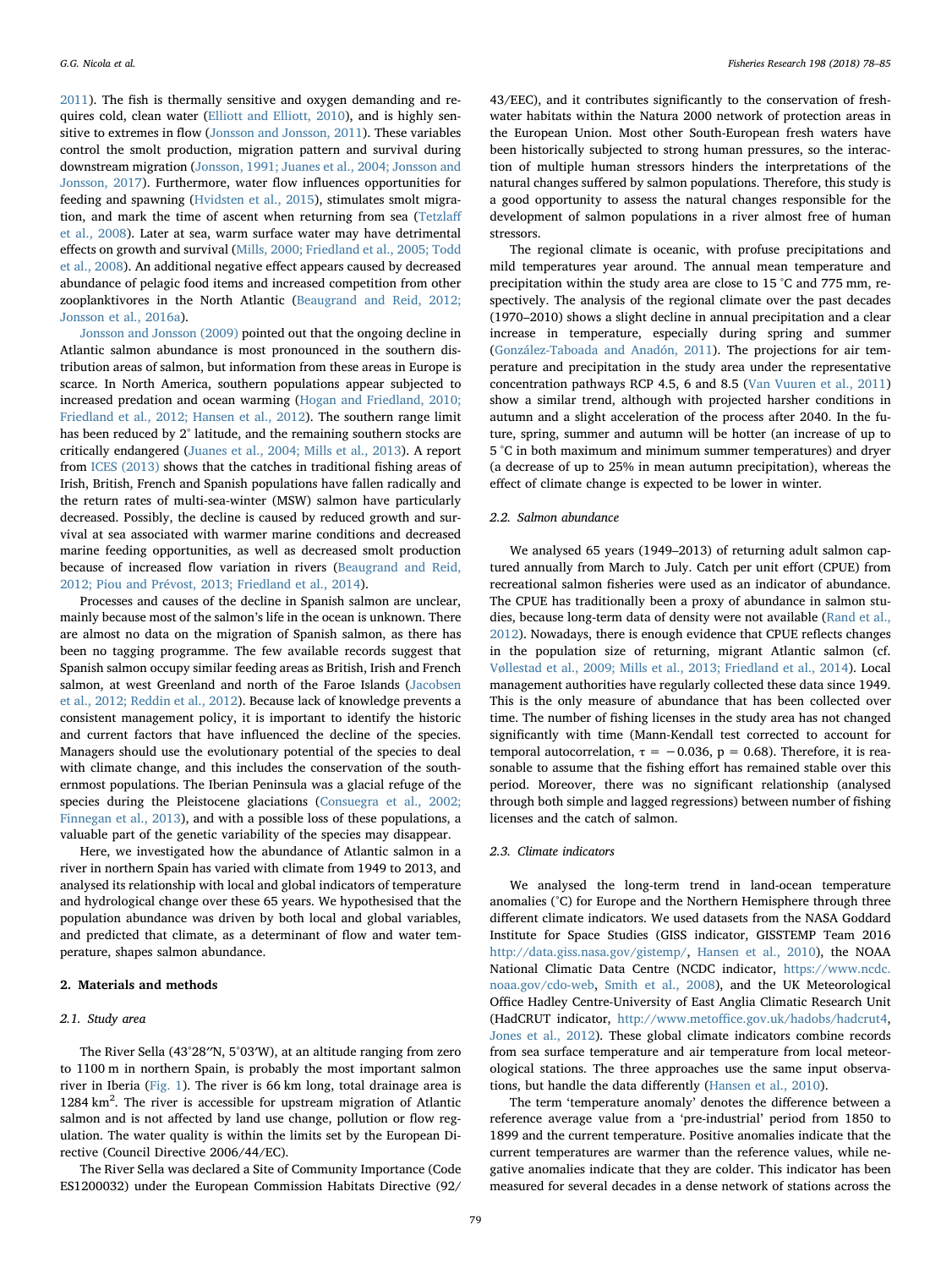<span id="page-2-0"></span>

Fig. 1. Map of the study area.

world and gives one of the clearest and most consistent signals of global and regional climate change.

2.5. Data analyses

Local climate change was assessed by analysing the temporal trend of surface temperature anomalies in the study area. Data were obtained from the ENSEMBLES daily gridded observational dataset for surface temperature in Europe (E-OBS v. 13.1, [http://www.ecad.eu/download/](http://www.ecad.eu/download/ensembles/ensembles.php) [ensembles/ensembles.php,](http://www.ecad.eu/download/ensembles/ensembles.php) E-OBS indicator, [Haylock et al., 2008](#page-6-17)). This is a high-resolution daily land dataset using the European Climate Assessment and blended daily station datasets (ECA & D). We averaged the data from the  $0.25^{\circ} \times 0.25^{\circ}$  grid cells that cover the whole basin of the River Sella. The temperature anomalies were calculated as the difference between the long-term average temperature (reference value, 1950–2013) and the current temperature. Thus, the long-term average temperature is the expected temperature, and the anomaly is the difference between the expected and the current temperature.

The available time series of water temperature in the River Sella, collected by the Spanish Ministry of Environment, covers a shorter period than land surface temperature anomalies, from 1980 to 2011. The time series was not long enough to perform a rigorous trend analysis; nevertheless, it was used to analyse the relationship of water temperature with the local climate indicator during the period of available records, and assumes that this relationship would hold for the entire study period (1949–2013).

## 2.4. Flow indicators

We estimated ten indicators of flow variation based on data from River Sella, collected by the Spanish Ministry of Environment. The gauging station was located close to the monitoring sites. Daily discharge data from 1949 to 2013 were processed by IHA 7.1 software (The Nature Conservancy, 2011). We estimated mean annual flow (Mean), the magnitude and duration of extreme water flow, measured as the minimum and maximum discharge during seven (7Dmin and 7Dmax) and 30 consecutive days (30Dmin and 30Dmax) recorded each year; and the number and duration of high (HpF and HpD) and low (LpF and LpD) flow pulses within each year. High and low flow pulses were defined as periods when the daily discharge rose above the 75th percentile or dropped below the 25th percentile of all values each year. Rates of change in discharge were measured dividing the hydrologic record into "rising" and "falling" periods that corresponded to periods in which the respective daily changes in flows were either positive or negative. The annual number of reversals (Rev) is the number of times that flow switches from one type of period to another.

We used the non-parametric Mann-Kendall test modified by [Yue and](#page-7-3) [Wang \(2004\)](#page-7-3) to identify significant trends in CPUE and environmental indicators each year. Breaks in non-homogeneous time series were determined by the Pettit homogeneity test ([Pettit, 1979; Hipel and](#page-6-18) [McLeod, 1994\)](#page-6-18). Significances were estimated by Monte Carlo permutation tests  $(10<sup>4</sup>$  permutations).

CPUE data (1949–2013) were analysed by time-series models to determine their autocorrelation structure. Model identification techniques were used to select the time-series model that best characterised the autocorrelations among the observed data, to identify a model that effectively explained patterns and interdependences in the observations ([Brockwell and Davis, 1996; Shumway and Sto](#page-5-6)ffer, 2000). Time-series models were classified as autoregressive, moving average, or autoregressive integrated moving average (ARIMA) [\(Box and Jenkins,](#page-5-7) [1976\)](#page-5-7). Two criteria, the adjusted  $R^2$  and the Bayesian Information Criterion (BIC), were used to select the most appropriate, parsimonious models. Both criteria are performance measures that balance model fit and model parsimony. The Expert Modeller features in the SPSS version 23.0 were used to automatically determine the best-fitting ARIMA model. An interrupted time-series design (i.e., a time-series analysis in which the series is divided or interrupted by the intervention into two periods, pre-intervention and post-intervention, which were compared), based on the models developed by [McDowall et al. \(1980\),](#page-6-19) was used to examine the temporal trend in salmon abundance. Prior to the analysis, salmon abundance was subjected to the Jarque-Bera test of normality ([Jarque and Bera, 1980\)](#page-6-20). Data were log-transformed before the analysis to meet the normality assumption. The autocorrelation of residuals from ARIMA models was assessed by applying the Ljung-Box test ([Ljung and Box, 1978](#page-6-21)).

The relationships between CPUE and the environmental indicators were first evaluated with Spearman's Rank-order correlation analysis. We then fitted an autoregressive integrated moving average model including exogenous covariates (ARIMAX) to the CPUE time-series. ARIMAX is an extension of an ARIMA model that includes the linear effect that one or more exogenous time-series has on the response timeseries. Here, we used the best autocorrelation structure identified in the previous analysis and added only the climate and flow indicators that were significantly correlated to salmon CPUE as exogenous predictors, after removing variables that were highly correlated between them (Pearson's  $R > 0.8$ ). We tested all possible combinations of exogenous predictors (128) and chose the model with the lowest value of the Akaike Information Criterion corrected for small samples (AICc).

All statistical analyses were performed using SPSS version 23.0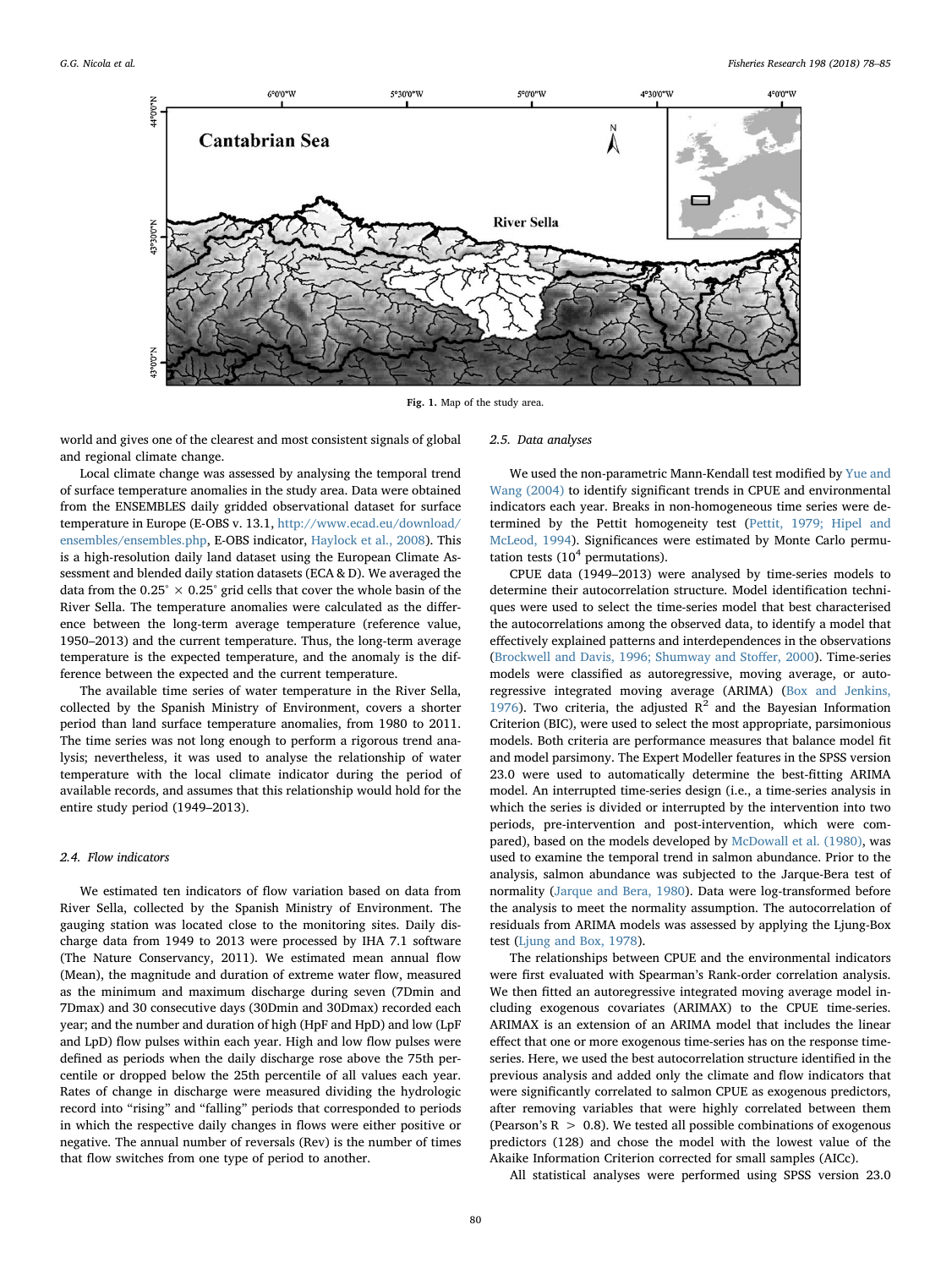#### <span id="page-3-0"></span>Table 1

Results of the trend analyses (Mann-Kendall tau  $\tau$ , positive trend  $\uparrow$ , negative trend  $\downarrow$ ), and homogeneity tests (Pettit statistic K, break year in brackets) for local (E-OBS) and global (HadCRUT, GISS, NCDC) indicators of temperature anomalies and hydrologic alteration (7Dmin, 30Dmin, 7Dmax, 30Dmax, LpF, Rev) in the River Sella during the period 1949–2013. See Material and Methods for more details. All tests were significant at  $p < 0.0001$ . The table also includes the results of pairwise correlations (Spearman tests, R and p) between temperature and flow variables and Atlantic salmon CPUE.

|             | Mann-Kendall $(\tau)$ | Pettit (K)      | R        | p        |
|-------------|-----------------------|-----------------|----------|----------|
| HadCRUT     | 0.39(f)               | 825 (1987-1988) | $-0.517$ | < 0.0001 |
| <b>GISS</b> | 0.44(f)               | 862 (1987-1988) | $-0.561$ | < 0.0001 |
| NCDC.       | 0.43(f)               | 844 (1987-1988) | $-0.551$ | < 0.0001 |
| E-OBS       | 0.36(f)               | 774 (1986-1987) | $-0.433$ | < 0.0001 |
| 7Dmin       | $-0.56$ (1)           | 852 (1979-1980) | 0.367    | 0.003    |
| 30Dmin      | $-0.47$ (1)           | 782 (1979-1980) | 0.316    | 0.012    |
| 7Dmax       | 0.35(f)               | 718 (1974-1975) | $-0.336$ | 0.007    |
| 30Dmax      | 0.39(f)               | 780 (1971-1972) | $-0.363$ | 0.003    |
| LpF         | 0.33(f)               | 660 (1981-1982) | $-0.354$ | 0.004    |
| Rev         | 0.44(f)               | 926 (1981-1982) | $-0.390$ | 0.002    |

statistical software (SPSS Inc., Chicago, Illinois), but the forecast package for R v8.0 [\(Hyndman et al., 2017\)](#page-6-22) was used to fit the ARIMAX models. The analysis was performed in R 3.3.3 ([R Core Team 2017\)](#page-6-23).

## 3. Results

## 3.1. Climate and water flow indicators

The climate variables used for assessing trends in the Northern Hemisphere and European land-ocean temperature anomalies were highly correlated (range R = 0.817-0.993;  $p < 0.0001$ , n = 65). These variables were also closely related to the variation in land surface temperature anomalies in the study area (range  $R = 0.686 - 0.791$ ;  $p < 0.0001$ ,  $n = 65$ ). All thermal variables exhibited a significant positive trend between 1949 and 2013, both at the local (River Sella) and global (Northern Hemisphere and Europe) scales. There was also a significant increase in temperature anomalies in the period between 1986 and 1988 [\(Table 1](#page-3-0), [Fig. 2](#page-3-1)). For instance, the average anomalies in Europe (HadCRUT) changed from  $-0.02$  °C (range,  $-0.29-0.24$  °C) between 1950 and 1987, to 0.48 °C (range 0.08–0.74 °C) in 1988–2013. Average anomalies (E-OBS) in the study area increased from −0.06 °C (range −0.96–0.93 °C) in 1950–1986 to 0.56 °C (range −0.29–1.38 °C)

<span id="page-3-1"></span>



<span id="page-3-2"></span>

Fig. 3. Long-term changes in some hydrologic indicators of the River Sella from 1949 to 2013 (log transformed): maximum and minimum discharge during seven consecutive days (7Dmax, 7Dmin), annual frequency of low pulses (LpF), and annual number of reversals (Rev). The dashed lines indicate the period (1974–1981) when a significant shift was detected in the trend of hydrological variables (see [Table 1\)](#page-3-0).

in 1987–2013 [\(Fig. 2\)](#page-3-1). The other climate variables revealed similar trends with a significant change in temperature anomalies in the 1980s.

Six of ten flow indicators showed a significant long-term trend. The maximum discharge during seven (7Dmax) and 30 consecutive days (30Dmax), the annual frequency of low pulses (LpF), and the annual number of reversals (Rev) increased significantly during the 65-year period. On the other hand, the minimum discharge during seven (7Dmin) and 30 consecutive days (30Dmin) decreased [\(Table 1](#page-3-0), [Fig. 3](#page-3-2)). Homogeneity tests showed an abrupt change in flow in the 1970s and early 1980s. This change was most apparent in the variables describing low flows. For example, average annual 7Dmin decreased by 47%, from 3.15 m<sup>3</sup> s<sup>-1</sup> (range 1.21–4.71 m<sup>3</sup> s<sup>-1</sup>) in 1949–1979 to 1.68 m<sup>3</sup> s<sup>-1</sup> (range  $0.67 - 2.98 \text{ m}^3 \text{ s}^{-1}$ ) in 1980-2013. Likewise, average LpF increased by 83%, from 6 days a year (range,  $1-12$  days a year<sup>-1</sup>) in 1950–1981 to 11 days a year (range, 4–30 days a year−<sup>1</sup> ) in 1982–2013 ([Fig. 3\)](#page-3-2).

Over the 65-year period considered, flow variations in the River Sella became extreme. There are scarce historical records of water temperature; but the available series from 1980 to 2011 correlated positively with the local temperature anomalies (E-OBS indicator;  $R = 0.466$ ,  $p = 0.007$ ,  $n = 31$ ).

## 3.2. Salmon CPUE

Salmon CPUE decreased between 1949 and 2013 with a particularly strong decrease from 1973 to 1974 [\(Table 2](#page-3-3), [Fig. 4\)](#page-4-0). There was a decline in the annual reported CPUE in the mid-1970s, from an average of 1377 fish (range 567–2871 fish) in the period 1949–1973 to 556 (range

## <span id="page-3-3"></span>Table 2

Values of parameters in the interrupted ARIMA (1,0,0) model (AR1, constant, intervention parameter Φ), standard error (SE) and t-test for time-series analyses of salmon CPUE (log) from 1949 to 2013 in the River Sella.

|          | в        | SE    | t-ratio  | p        |
|----------|----------|-------|----------|----------|
| Constant | 7.130    | 0.171 | 41.747   | < 0.0001 |
| AR1      | 0.373    | 0.119 | 3.138    | 0.003    |
| Φ        | $-0.962$ | 0.216 | $-4.463$ | < 0.0001 |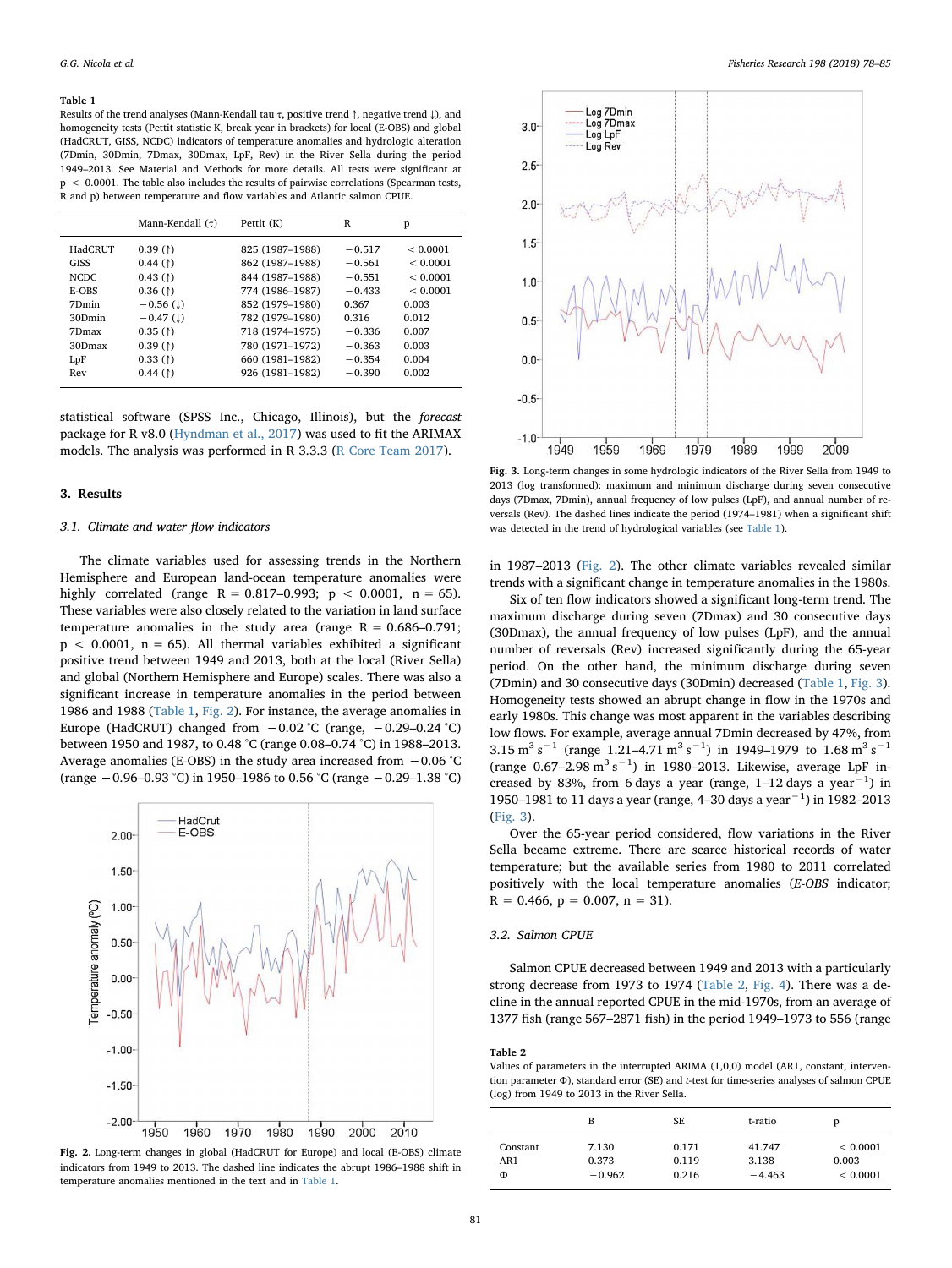<span id="page-4-0"></span>

Fig. 4. Long-term changes in CPUE of Atlantic salmon in the River Sella from 1949 to 2013 (blue) in relation to predicted values (red) from the ARIMAX model after averaging the predictions of the best four models shown in [Table 3](#page-4-1) Prediction averaging was performed by means of the constrained least squares averaging scheme implemented in the ForecastCombinations R package [\(Raviv, 2015\)](#page-6-33). The dashed line indicates the abrupt 1973–1974 shift in salmon catch mentioned in the text and in [Table 2.](#page-3-3) (For interpretation of the references to colour in this figure legend, the reader is referred to the web version of this article.)

85–1211 fish) in 1974–2013. Interrupted time-series analyses were therefore performed for 1949–1973 and 1974–2013.

The data series fitted a significant first-order vector interrupted ARIMA model (1,0,0) ([Table 2](#page-3-3)). The intervention parameter (Φ) showed a significant downward trend in CPUE from the 1970s ([Table 2](#page-3-3)). There was an abrupt and permanent (step) function [\(Fig. 4](#page-4-0)). After 1974 the number of returning salmon was ca. 550 fish. The residuals of the ARIMA model were not autocorrelated and normally distributed (Ljung-Box test,  $\chi^2 = 13.122$ , p = 0.728). The R<sup>2</sup> and normalized BIC of the model were 0.383 and 12.842, respectively.

Highly significant relationships were found between the salmon CPUE, and temperature and water flow indicators [\(Table 1](#page-3-0)). The number of returning adults declined as the temperature increased in both freshwater and marine habitats, and freshwater flow became extreme. The best ARIMAX models indicated however that the decrease in salmon CPUE was mainly driven by temperature trends ([Table 3\)](#page-4-1): besides the null model shown in [Table 2,](#page-3-3) three competing models that included either local, global or both indicators of temperature anomalies were equally supported (ΔAIC < 2; [Burnham and Anderson 2002](#page-5-8)). This indicates that both local (temperature and flow in the river) and global (ocean temperature) factors have contributed to the decrease in salmon numbers and that temperature has played the major role.

### 4. Discussion

There was an abrupt decline in returning salmon in the 1970s, possibly triggered by overfishing at sea and a sudden outbreak of disease ([Mills, 1989](#page-6-24)). The commercial salmon fishing around Greenland and the Faroe Islands, assumed feeding areas of Spanish salmon ([Jacobsen et al., 2012; Reddin et al., 2012\)](#page-6-11), crashed in the 1970s, and pre-fishery abundance declined by around 65% between 1975 and 2004 ([Potter et al., 2004\)](#page-6-1). Lack of Spanish salmon monitoring, limits the interpretation of these pressures. Concurrent with maximum fishing pressures in the ocean, there was an outbreak of ulcerative dermal necrosis (UDN, and secondary bacterial and fungal infections) on salmon in Spanish rivers in 1971 that caused high salmon mortality, especially in the River Sella [\(García de Leaniz and Martínez, 1988;](#page-6-25) [Martín, 1988\)](#page-6-25). Similar outbreaks of UDN were reported from the British Isles, France and Sweden around 1965–1975 [\(Munro, 1970; Roberts,](#page-6-26) [1993\)](#page-6-26). Salmon diseases deserve special attention in a scenario of global warming, since their virulence may increase in a situation where the

#### <span id="page-4-1"></span>Table 3

Interrupted ARIMAX (1,0,0) models fit to salmon CPUE (log) from 1949 to 2013 in the River Sella.

| Model                               | ∆AICc | BІC   |
|-------------------------------------|-------|-------|
| $ARI + \Phi + E-OBS$                | 0.00  | 9.59  |
| $ARI + \Phi + GISS$                 | 0.12  | 9.71  |
| $AR1 + \Phi$                        | 1.13  | 8.97  |
| $ARI + \Phi + GISS + E-OBS$         | 1.89  | 13.15 |
| $AR1 + \Phi + GISS + 7Dmax$         | 2.16  | 13.42 |
| $AR1 + \Phi + GISS + LpF$           | 2.19  | 13.46 |
| $AR1 + \Phi + E-OBS + 7Dmax$        | 2.21  | 13.48 |
| $ARI + \Phi + E-OBS + LpF$          | 2.22  | 13.49 |
| $AR1 + \Phi + E-OBS + 7Dmin$        | 2.32  | 13.58 |
| $ARI + \Phi + E-OBS + Rev$          | 2.36  | 13.63 |
| $AR1 + \Phi + GISS + 7Dmin$         | 2.47  | 13.73 |
| $ARI + \Phi + GISS + Rev$           | 2.54  | 13.81 |
| $AR1 + \Phi + LpF$                  | 2.64  | 12.23 |
| $AR1 + \Phi + 7$ Dmax               | 2.89  | 12.48 |
| $ARI + \Phi + Rev$                  | 3.37  | 12.96 |
| $AR1 + \Phi + 7Dmin$                | 3.49  | 13.08 |
| $AR1 + \Phi + GISS + E-OBS + 7Dmax$ | 4.16  | 17.01 |
| $AR1 + \Phi + GISS + E-OBS + LpF$   | 4.21  | 17.05 |
| $AR1 + \Phi + GISS + E-OBS + 7Dmin$ | 4.29  | 17.14 |
| $AR1 + \Phi + GISS + E-OBS + Rev$   | 4.39  | 17.23 |

Note: The models are ordered by ΔAICc value, which shows the difference between a model and the model with the lowest AICc. Only the 20 models with the lowest AICc are included. BIC values are also shown. AR1 is the first-order autoregressive term of the ARIMA  $(1,0,0)$  model,  $\Phi$  is the intervention parameter, and the exogenous covariates are the local (E-OBS) and global (GISS) indicators of temperature anomalies and hydrologic alteration (7Dmin, 7Dmax, LpF, Rev).

fish are more stressed by high temperatures [\(Marcogliese, 2001; Miller](#page-6-27) [et al., 2014\)](#page-6-27). Despite a strong reduction in fishing pressure after the 1970s widespread collapse, our study population did not recover to previous abundance levels, which suggests the operation of additional factors.

From 1970 to 1980, flows in the study area became extreme and variable, especially during low flow events, whereas land-ocean temperature rapidly increased from the mid to the late 1980s, which was also apparent in air temperature at a local scale. In southern Europe, the anticipated effects of climate change in freshwater are a gradual warming and an increase in both the frequency and intensity of extreme events, such as floods and droughts [\(Rodó et al., 1997; Trigo et al.,](#page-6-28) [2004; Lorenzo-Lacruz et al., 2012\)](#page-6-28). Our findings confirm the existence of these two processes in the River Sella since the 1970s and 1980s. These local climate-mediated changes have probably influenced the life-history of salmon, with adverse consequences on the spawning stock size.

Three phases in the life cycle of salmon (juveniles in freshwaters, smolts in their first year at sea, and salmon growth at sea) appear especially vulnerable to climate change. Juveniles in fresh water are sensitive to high water temperatures. At temperatures above 18–20 °C, individual growth decreases [\(Ojanguren et al., 1999; Jonsson et al.,](#page-6-29) [2001\)](#page-6-29). At temperatures above 25 °C growth is negative and mortality increases concomitantly ([Elliott and Elliott, 2010\)](#page-5-3). Typically, salmon smolts migrate to sea in spring influenced by water temperature and flow ([Otero et al., 2014\)](#page-6-30). The migration starts earlier in a warmer climate, and increased water flow may also trigger the downstream migration of smolts in some rivers. On average, the outmigration has started 2.5 days earlier per decade during the last 50 years ([Jonsson](#page-6-31) [et al., 2016a,b](#page-6-31)). Extreme flows during autumn and winter can also initiate downstream displacements, although the young fish may not have the necessary physiological adaptations to regulate correctly their ion concentration in seawater, and survival can be low [\(Riley et al., 2008;](#page-6-32) [Jonsson and Jonsson, 2014](#page-6-32)). In the River Sella, the growth rate of juveniles in freshwater and the age at smolting has decreased in recent decades (unpublished data), probably because of warmer water and flows that are more variable.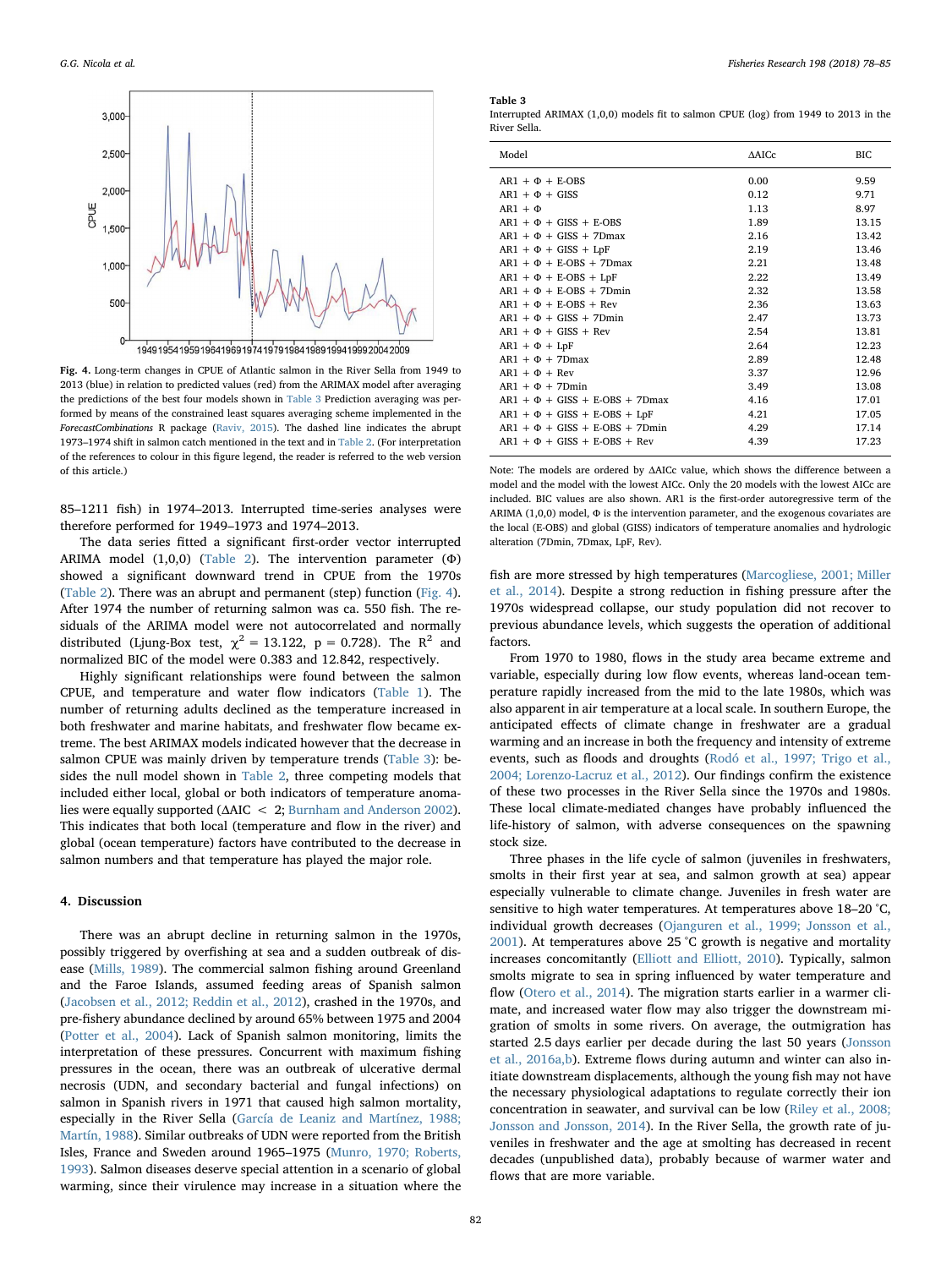Post-smolt survival during the first weeks at sea strongly influence survival to adulthood [\(Friedland, 1998; Thorstad et al., 2012\)](#page-6-34). Smolt survival at sea is also size-dependent, and sensitive to variable seasurface temperature and food abundance and distribution ([Beaugrand](#page-5-9) [and Reid, 2003, 2012; Jonsson et al., 2016b; Jonsson and Jonsson,](#page-5-9) [2017\)](#page-5-9). [Jonsson and Jonsson \(2009\)](#page-6-3) suggested that smolt mortality might increase in a future climate due to an earlier migration from rivers, as has been observed in the River Sella and also elsewhere ([Otero](#page-6-30) [et al., 2014](#page-6-30)). In addition, ocean warming may affect the growth at sea and influence age at maturity ([Todd et al., 2008; Jonsson et al., 2013,](#page-6-35) [2016a\)](#page-6-35). This pattern has also been reported from east North American rivers [\(Friedland et al., 2005, 2009](#page-5-10)).

Climate influences animal lives not only by pervasive effects on metabolism and growth within the thermal niche, but also because of its function as timer influencing ecological decisions, such as when to out-migrate and when to return for reproduction ([Hansen and Jonsson,](#page-6-36) [1991; Quinn et al., 2000; Waples et al., 2008; Valiente et al., 2011](#page-6-36)). Such traits are formed under intense selection influenced not the least in association with the life cycles of the important food organisms and predators in various parts of the habitat. For species, such as Atlantic salmon, assumed to migrate from Spain to feed at west Greenland and north of the Faroe Islands, conditions encountered in the nursery river are very different from those experienced by the juveniles and subadults in the ocean. Increased sea surface temperatures since the mid-1980s, together with changes in the pelagic food webs of the North Atlantic, are assumed to be main causes of increased marine mortality of Atlantic salmon (e.g. [Friedland, 1998; Möllmann et al., 2005; Huusko](#page-6-34) [and Hyvärinen, 2012](#page-6-34)). The progressive warming is associated with changes in composition, abundance and distribution of the planktonic crustaceans being key food items of salmon during the first year at sea ([Jacobsen and Hansen, 2001; Beaugrand and Reid, 2003, 2012\)](#page-6-37). Thus, climate change may not be synchronized over this vast area, and can cause mismatches between food supplies and other factors important for survival and growth, and evolved endogenous mechanisms formed by selection in the past in river and ocean.

The present climate change is rapid, and whether populations will be able to adapt depend on the inherent genetic variation in the gene pools. Thus, management should focus on maintaining the evolutionary potential within populations, in addition to conserving key habitats and minimizing additional stressors where possible, as a means to build resilience to ongoing climate change ([Horreo et al., 2011; Reed et al.,](#page-6-38) [2011\)](#page-6-38). Evolutionary lines from the southern edge of the distribution area may be particularly important for managers, because of their longterm exposure to relatively high river temperatures.

[Piou and Prévost \(2013\)](#page-6-39) assessed the impact of several climate factors on the persistence of the population and on the potential evolutionary dynamics, taking into account their phenotypic plasticity. Their findings showed that rising river temperatures over the next three decades could lead to an increase in smolt size that could benefit their survival at sea, thus increasing the population size. However, more of the juveniles may smolt younger (at age-1), and therefore not necessary larger [\(Jonsson et al., 2016b](#page-6-40)). [Piou and Prévost \(2013\)](#page-6-39) agreed that changes in ocean conditions and an increase in flow amplitude are stressing pressures that act as counteracting factors and contribute to the risk of local extinction.

A possible loss of southern populations may imply a strong reduction in the genetic diversity of the species. To avoid extinction, extant populations may either find thermal refuges elsewhere [\(Dugdale et al.,](#page-5-11) [2016\)](#page-5-11) and/or adapt to warmer conditions. [Anttila et al. \(2014\)](#page-5-12) demonstrated the plasticity of maximum cardiac performance of two Atlantic salmon populations within a northern and a southern European river, suggesting that this plasticity might aid salmon to cope with a warmer future. However, increased temperature during embryonic development influences later development, growth and life history traits ([Finstad and Jonsson, 2012; Jonsson et al., 2014; Côte et al.,](#page-5-13) [2016\)](#page-5-13), with effects not easily foreseeable today.

### 5. Conclusions

As indicated by the present study, abundance of Atlantic salmon in southern Europe appears driven by both local and global factors, in which climate, as a determinant of flow and water temperature, plays a major role. Although commercial fishing pressure and outbreaks of diseases have diminished since the major decline in the 1970s, the population has not recovered and climate warming and changes in food webs of the North Atlantic are the most likely reasons. The future of the southernmost European populations is far from optimistic, since the environmental conditions are unfavourable to the species, and expected to worsen with future climate change. In the worst-case scenario, Atlantic salmon may disappear from these southern waters. To preserve the genetic diversity of the species, it is important to protect the old lineages, which currently consists of small populations surviving in unusual warm conditions at the extreme southern edge in Europe.

## Acknowledgements

This study was funded by the Spanish Ministry of Science and Innovation through the research project CGL2012-36049. We acknowledge the E-OBS dataset from the EU-FP6 project ENSEMBLES ([http://ensembles-eu.meto](http://ensembles-eu.metoffice.com)ffice.com) and would like to thank the data providers in the ECA & D project (<http://www.ecad.eu>). D. Ayllón was supported by a Marie Curie Intraeuropean Fellowship (PIEF-GA-2012- 329264). We are very grateful to Enrique Sánchez for his advice on the selection and analysis of climate indicators.

## References

- <span id="page-5-12"></span>[Anttila, K., Couturier, C.S., Øverli, Ø., Johnsen, A., Marthinsen, G., Nilsson, G.E., Farrell,](http://refhub.elsevier.com/S0165-7836(17)30287-4/sbref0005) [A.P., 2014. Atlantic salmon show capability for cardiac acclimation to warm tem](http://refhub.elsevier.com/S0165-7836(17)30287-4/sbref0005)[peratures. Nat. Commun. 5, 4252](http://refhub.elsevier.com/S0165-7836(17)30287-4/sbref0005).
- <span id="page-5-9"></span>[Beaugrand, G., Reid, P.C., 2003. Long-term changes in phytoplankton, zooplankton and](http://refhub.elsevier.com/S0165-7836(17)30287-4/sbref0010) [salmon related to climate. Glob. Change Biol. 9, 801](http://refhub.elsevier.com/S0165-7836(17)30287-4/sbref0010)–817.
- <span id="page-5-4"></span>[Beaugrand, G., Reid, P.C., 2012. Relationships between North Atlantic salmon, plankton,](http://refhub.elsevier.com/S0165-7836(17)30287-4/sbref0015) [and hydroclimatic change in the Northeast Atlantic. ICES J. Mar. Sci. 69, 1549](http://refhub.elsevier.com/S0165-7836(17)30287-4/sbref0015)–1562.
- <span id="page-5-7"></span>[Box, G.E.P., Jenkins, G.M., 1976. Time Series Analysis: Forecasting and Control. Holden-](http://refhub.elsevier.com/S0165-7836(17)30287-4/sbref0020)[Day, San Francisco.](http://refhub.elsevier.com/S0165-7836(17)30287-4/sbref0020)
- <span id="page-5-6"></span>[Brockwell, P.J., Davis, R.A., 1996. Introduction to Time Series and Forecasting. Springer](http://refhub.elsevier.com/S0165-7836(17)30287-4/sbref0025) [Verlag, New York](http://refhub.elsevier.com/S0165-7836(17)30287-4/sbref0025).
- <span id="page-5-8"></span>[Burnham, K.P., Anderson, D.R., 2002. Model Selection and Multimodel Inference: a](http://refhub.elsevier.com/S0165-7836(17)30287-4/sbref0030) [Practical Information-theoretic Approach. Springer-Verlag, New York.](http://refhub.elsevier.com/S0165-7836(17)30287-4/sbref0030)
- [Côte, J., Roussel, J.M., Le Cam, S., Guillaume, F., Evanno, G., 2016. Adaptive divergence](http://refhub.elsevier.com/S0165-7836(17)30287-4/sbref0035) [in embryonic thermal plasticity among Atlantic salmon populations. J. Evol. Biol. 29,](http://refhub.elsevier.com/S0165-7836(17)30287-4/sbref0035) 1593–[1601](http://refhub.elsevier.com/S0165-7836(17)30287-4/sbref0035).
- <span id="page-5-0"></span>[Chaput, G., 2012. Overview of the status of Atlantic salmon \(](http://refhub.elsevier.com/S0165-7836(17)30287-4/sbref0040)Salmo salar) in the North [Atlantic and trends in marine mortality. ICES J. Mar. Sci. 69, 1538](http://refhub.elsevier.com/S0165-7836(17)30287-4/sbref0040)–1548.
- <span id="page-5-5"></span>[Consuegra, S., García de Leániz, C., Serdio, A.M., González-Morales, M., Straus, L.G.,](http://refhub.elsevier.com/S0165-7836(17)30287-4/sbref0045) [Knox, D., Verspoor, E., 2002. Mitochondrial DNA variation in Pleistocene and](http://refhub.elsevier.com/S0165-7836(17)30287-4/sbref0045) [modern Atlantic salmon from the Iberian glacial refugium. Mol. Ecol. 11, 2037](http://refhub.elsevier.com/S0165-7836(17)30287-4/sbref0045)–2048.
- <span id="page-5-11"></span>[Dugdale, S.J., Franssen, J., Corey, E., Bergeron, N.E., Lapointe, M., Cunjak, R.A., 2016.](http://refhub.elsevier.com/S0165-7836(17)30287-4/sbref0050) [Main stem movement of Atlantic salmon parr in response to high river temperature.](http://refhub.elsevier.com/S0165-7836(17)30287-4/sbref0050) [Ecol. Freshw. Fish 25, 429](http://refhub.elsevier.com/S0165-7836(17)30287-4/sbref0050)–445.
- <span id="page-5-3"></span>[Elliott, J.M., Elliott, J.A., 2010. Temperature requirements of Atlantic salmon](http://refhub.elsevier.com/S0165-7836(17)30287-4/sbref0055) Salmo salar, brown trout Salmo trutta and Arctic charr Salvelinus alpinus[: predicting the e](http://refhub.elsevier.com/S0165-7836(17)30287-4/sbref0055)ffects of [climate change. J. Fish Biol. 77, 1793](http://refhub.elsevier.com/S0165-7836(17)30287-4/sbref0055)–1817.
- Finnegan, A.K., Griffi[ths, A.M., King, R.A., Machado-Schia](http://refhub.elsevier.com/S0165-7836(17)30287-4/sbref0060)ffino, G., Porcher, J.P., García-[Vázquez, E., Bright, D., Stevens, J.R., 2013. Use of multiple markers demonstrates a](http://refhub.elsevier.com/S0165-7836(17)30287-4/sbref0060) [cryptic western refugium and postglacial colonisation routes of Atlantic salmon](http://refhub.elsevier.com/S0165-7836(17)30287-4/sbref0060) (Salmo salar [L.\) in northwest Europe. Heredity 111, 34](http://refhub.elsevier.com/S0165-7836(17)30287-4/sbref0060)–43.
- <span id="page-5-13"></span>Finstad, A.G., Jonsson, B., 2012. Eff[ect of incubation temperature on growth performance](http://refhub.elsevier.com/S0165-7836(17)30287-4/sbref0065) [in Atlantic salmon. Mar. Ecol. Prog. Ser. 454, 75](http://refhub.elsevier.com/S0165-7836(17)30287-4/sbref0065)–82.
- <span id="page-5-1"></span>[Friedland, K.D., Reddin, D.G., McMenemy, J.R., Drinkwater, K.F., 2003. Multidecadal](http://refhub.elsevier.com/S0165-7836(17)30287-4/sbref0070) [trends in North American Atlantic salmon \(](http://refhub.elsevier.com/S0165-7836(17)30287-4/sbref0070)Salmo salar) stocks and climate trends [relevant to juvenile survival. Can. J. Fish. Aquat. Sci. 60, 563](http://refhub.elsevier.com/S0165-7836(17)30287-4/sbref0070)–583.
- <span id="page-5-10"></span>[Friedland, K.D., Chaput, G., MacLean, J.C., 2005. The emerging role of climate in post](http://refhub.elsevier.com/S0165-7836(17)30287-4/sbref0075)[smolt growth of Atlantic salmon. ICES J. Mar. Sci. 62, 1338](http://refhub.elsevier.com/S0165-7836(17)30287-4/sbref0075)–1349.
- <span id="page-5-2"></span>[Friedland, K.D., MacLean, J.C., Hansen, L.P., Peyronnet, A.J., Karlsson, L., Reddin, D.G.,](http://refhub.elsevier.com/S0165-7836(17)30287-4/sbref0080) [Maoiléidigh, N.Ó., McCarthy, J.L., 2009. The recruitment of Atlantic salmon in](http://refhub.elsevier.com/S0165-7836(17)30287-4/sbref0080) [Europe. ICES J. Mar. Sci. 66, 289](http://refhub.elsevier.com/S0165-7836(17)30287-4/sbref0080)–304.
- [Friedland, K.D., Manning, J.P., Link, J.S., Gilbert, J.R., Gilbert, A.T., O'Connell, A.F.,](http://refhub.elsevier.com/S0165-7836(17)30287-4/sbref0085) [2012. Variation in wind and piscivorous predator](http://refhub.elsevier.com/S0165-7836(17)30287-4/sbref0085) fields affecting the survival of Atlantic salmon, Salmo salar[, in the Gulf of Maine. Fish. Manage. Ecol. 19, 22](http://refhub.elsevier.com/S0165-7836(17)30287-4/sbref0085)–35.
- [Friedland, K.D., Shank, B.V., Todd, C.D., McGinnity, P., Nye, J.A., 2014. Di](http://refhub.elsevier.com/S0165-7836(17)30287-4/sbref0090)fferential re[sponse of continental stock complexes of Atlantic salmon \(](http://refhub.elsevier.com/S0165-7836(17)30287-4/sbref0090)Salmo salar) to the Atlantic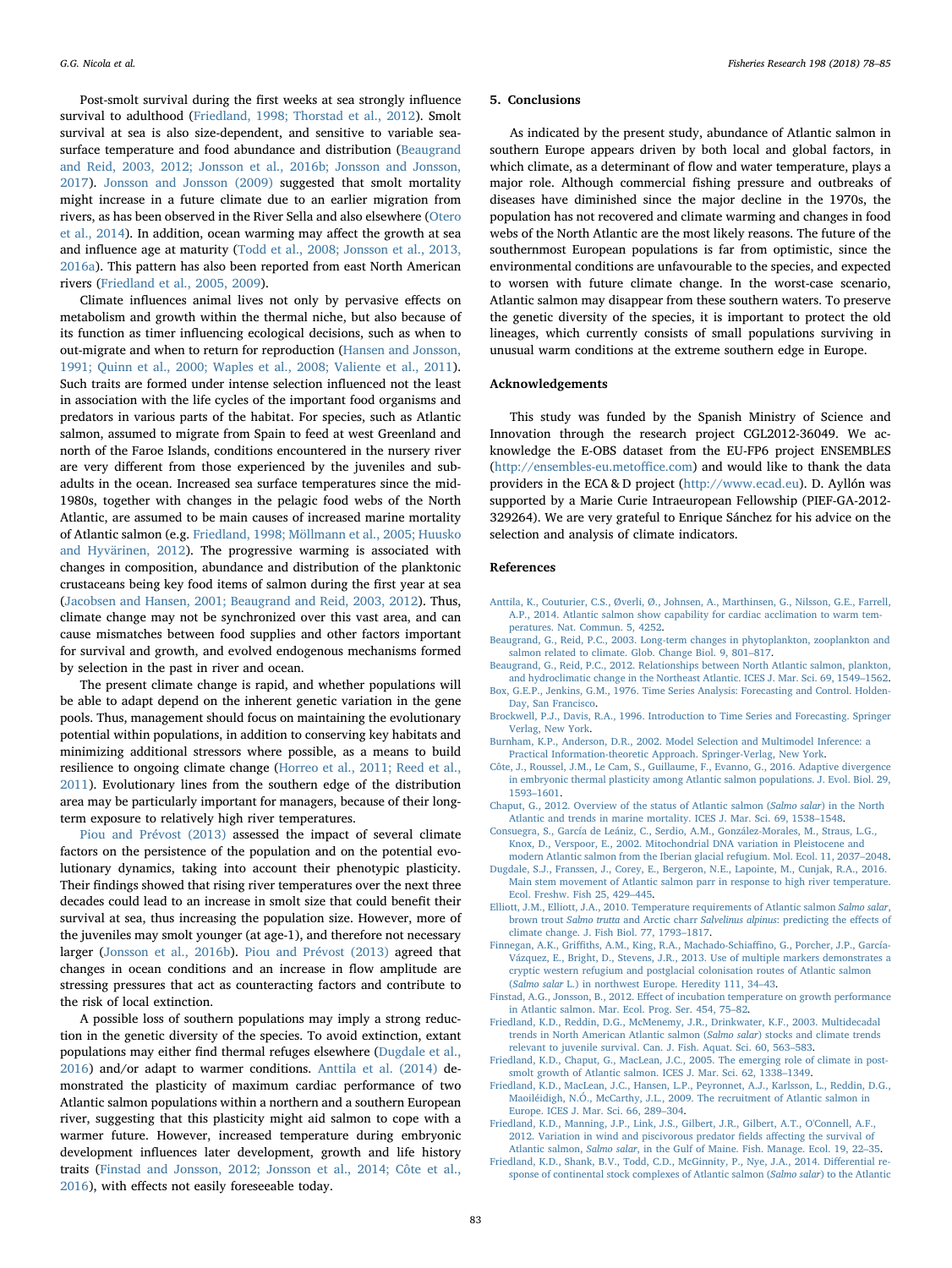[Multidecadal Oscillation. J. Mar. Syst. 133, 77](http://refhub.elsevier.com/S0165-7836(17)30287-4/sbref0090)–87.

<span id="page-6-34"></span>[Friedland, K.D., 1998. Ocean climate in](http://refhub.elsevier.com/S0165-7836(17)30287-4/sbref0095)fluences on critical Atlantic salmon (Salmo salar) [life history events. Can. J. Fish. Aquat. Sci. 55, 119](http://refhub.elsevier.com/S0165-7836(17)30287-4/sbref0095)–130.

- <span id="page-6-25"></span>[García de Leaniz, C., Martínez, J.J., 1988. The Atlantic salmon in the rivers of Spain, with](http://refhub.elsevier.com/S0165-7836(17)30287-4/sbref0100) [particular reference to Cantabria. In: Mills, D., Piggins, D. \(Eds.\), Atlantic Salmon:](http://refhub.elsevier.com/S0165-7836(17)30287-4/sbref0100) [Planning for the Future. Croom Helm, London, pp. 179](http://refhub.elsevier.com/S0165-7836(17)30287-4/sbref0100)–209.
- <span id="page-6-12"></span>González-Taboada, F., Anadón, R., 2011. Análisis de escenarios de cambio climático en Asturias (Analysis of climate change scenarios in Asturias). Gobierno del Principado de Asturias in Spanish. <http://idebos.bio.uniovi.es/GeoPortal/Atlas/>.
- <span id="page-6-36"></span>[Hansen, L.P., Jonsson, B., 1991. Evidence of a genetic component in seasonal return](http://refhub.elsevier.com/S0165-7836(17)30287-4/sbref0110) [pattern of Atlantic salmon \(](http://refhub.elsevier.com/S0165-7836(17)30287-4/sbref0110)Salmo salar L.). J. Fish Biol. 38, 251–258.
- <span id="page-6-14"></span>[Hansen, J., Ruedy, R., Sato, M., Lo, K., 2010. Global surface temperature change. Rev.](http://refhub.elsevier.com/S0165-7836(17)30287-4/sbref0115) [Geophys. 48, 1](http://refhub.elsevier.com/S0165-7836(17)30287-4/sbref0115)–29.
- [Hansen, L.P., Hutchinson, P., Reddin, D.G., Windsor, M.L., 2012. Salmon at sea: scienti](http://refhub.elsevier.com/S0165-7836(17)30287-4/sbref0120)fic [advances and their implications for management. An introduction. ICES J. Mar. Sci.](http://refhub.elsevier.com/S0165-7836(17)30287-4/sbref0120) [69, 1533](http://refhub.elsevier.com/S0165-7836(17)30287-4/sbref0120)–1537.
- <span id="page-6-17"></span>[Haylock, M.R., Hofstra, N., Klein Tank, A.M.G., Klok, E.J., Jones, P.D., New, M., 2008. A](http://refhub.elsevier.com/S0165-7836(17)30287-4/sbref0125) [European daily high-resolution gridded dataset of surface temperature and pre](http://refhub.elsevier.com/S0165-7836(17)30287-4/sbref0125)[cipitation. J. Geophys. Res. 113, 1](http://refhub.elsevier.com/S0165-7836(17)30287-4/sbref0125)–12.
- [Hipel, K.W., McLeod, A.I., 1994. Time series modelling of water resources and environ](http://refhub.elsevier.com/S0165-7836(17)30287-4/sbref0130)[mental systems. Developments in Water Science 45 Elsevier Science, Amsterdam.](http://refhub.elsevier.com/S0165-7836(17)30287-4/sbref0130)
- <span id="page-6-9"></span>[Hogan, F., Friedland, K.D., 2010. Retrospective growth analysis of Atlantic salmon](http://refhub.elsevier.com/S0165-7836(17)30287-4/sbref0135) Salmo salar [and implications for abundance trends. J. Fish Biol. 76, 2502](http://refhub.elsevier.com/S0165-7836(17)30287-4/sbref0135)–2520.
- <span id="page-6-38"></span>Horreo, J.L., Machado-Schiaffino, G., Griffi[ths, A.M., Bright, D., Stevens, J.R., García-](http://refhub.elsevier.com/S0165-7836(17)30287-4/sbref0140)[Vázquez, E., 2011. Atlantic salmon at risk: apparent rapid declines in e](http://refhub.elsevier.com/S0165-7836(17)30287-4/sbref0140)ffective po[pulation size in southern European populations. Trans. Am. Fish. Soc. 140, 605](http://refhub.elsevier.com/S0165-7836(17)30287-4/sbref0140)–610.
- [Huusko, A., Hyvärinen, P., 2012. Atlantic salmon abundance and size track climate re](http://refhub.elsevier.com/S0165-7836(17)30287-4/sbref0145)[gimes in the Baltic Sea. Boreal Environ. Res. 17, 139](http://refhub.elsevier.com/S0165-7836(17)30287-4/sbref0145)–149.
- <span id="page-6-6"></span>[Hvidsten, N.A., Diserud, O.H., Jensen, A.J., Jensas, J.G., Johnsen, B.O., Ugedal, O., 2015.](http://refhub.elsevier.com/S0165-7836(17)30287-4/sbref0150) Water discharge affects Atlantic salmon Salmo salar [smolt production: a 27-year study](http://refhub.elsevier.com/S0165-7836(17)30287-4/sbref0150) [in the River Orkla, Norway. J. Fish Biol. 86, 92](http://refhub.elsevier.com/S0165-7836(17)30287-4/sbref0150)–104.
- <span id="page-6-22"></span>Hyndman, R., O'[Hara-Wild, M., Bergmeir, M., Razbash, S., Wang, E., 2017. Forecast:](http://refhub.elsevier.com/S0165-7836(17)30287-4/sbref0155)
- <span id="page-6-0"></span>[Forecasting Functions for Time Series and Linear Models R Package Version 8.0.](http://refhub.elsevier.com/S0165-7836(17)30287-4/sbref0155) [ICES, 2013. Report of the Working Group on North Atlantic Salmon \(WGNAS\). 3](http://refhub.elsevier.com/S0165-7836(17)30287-4/sbref0160)–12 [April 2013, Copenhagen, Denmark. ICES CM 2013/ACOM: 09, 380 pp.](http://refhub.elsevier.com/S0165-7836(17)30287-4/sbref0160)
- <span id="page-6-37"></span>[Jacobsen, J.A., Hansen, L.P., 2001. Feeding habits of wild and escaped farmed Atlantic](http://refhub.elsevier.com/S0165-7836(17)30287-4/sbref0165) salmon, Salmo salar [L. in the Northeast Atlantic. ICES J. Mar. Sci. 58, 916](http://refhub.elsevier.com/S0165-7836(17)30287-4/sbref0165)–933.
- <span id="page-6-11"></span>Jacobsen, [J.A., Hansen, L.P., Bakkestuen, V., Halvorsen, R., Reddin, D.G., White, J.,](http://refhub.elsevier.com/S0165-7836(17)30287-4/sbref0170) [Maoiléidigh, N.Ó., Russell, I.C., Potter, E.C.E., Fowler, M., Smith, G.W., Mork, K.A.,](http://refhub.elsevier.com/S0165-7836(17)30287-4/sbref0170) [Isaksson, A., Oskarsson, S., Karlsson, L., Pedersen, S., 2012. Distribution by origin and](http://refhub.elsevier.com/S0165-7836(17)30287-4/sbref0170) sea age of Atlantic salmon (Salmo salar[\) in the sea around the Faroe Islands based on](http://refhub.elsevier.com/S0165-7836(17)30287-4/sbref0170) [analysis of historical tag recoveries. ICES J. Mar. Sci. 69, 1598](http://refhub.elsevier.com/S0165-7836(17)30287-4/sbref0170)–1608.
- <span id="page-6-20"></span>Jarque, C.M., Bera, A.K., 1980. Effi[cient tests for normality, heteroscedasticity and serial](http://refhub.elsevier.com/S0165-7836(17)30287-4/sbref0175) [independence of regression residuals. Econ. Lett. 6, 255](http://refhub.elsevier.com/S0165-7836(17)30287-4/sbref0175)–259.
- <span id="page-6-16"></span>[Jones, P.D., Lister, D.H., Osborn, T.J., Harpham, C., Salmon, M., Morice, C.P., 2012.](http://refhub.elsevier.com/S0165-7836(17)30287-4/sbref0180) [Hemispheric and large-scale land-surface air temperature variations: an extensive](http://refhub.elsevier.com/S0165-7836(17)30287-4/sbref0180) [revision and an update to 2010. J. Geophys. Res. 117, 1](http://refhub.elsevier.com/S0165-7836(17)30287-4/sbref0180)–29.
- Jonsson, B., Jonsson, N., 2004. Factors aff[ecting marine production of Atlantic salmon](http://refhub.elsevier.com/S0165-7836(17)30287-4/sbref0185) (Salmo salar[\). Can. J. Fish. Aquat. Sci. 61, 2369](http://refhub.elsevier.com/S0165-7836(17)30287-4/sbref0185)–2383.
- <span id="page-6-3"></span>[Jonsson, B., Jonsson, N., 2009. A review of the likely e](http://refhub.elsevier.com/S0165-7836(17)30287-4/sbref0190)ffects of climate change on ana[dromous Atlantic salmon](http://refhub.elsevier.com/S0165-7836(17)30287-4/sbref0190) Salmo salar and brown trout Salmo trutta, with particular [reference to water temperature and](http://refhub.elsevier.com/S0165-7836(17)30287-4/sbref0190) flow. J. Fish Biol. 75, 2381–2447.
- <span id="page-6-4"></span>[Jonsson, B., Jonsson, N., 2011. Ecology of Atlantic Salmon and Brown Trout: Habitat as a](http://refhub.elsevier.com/S0165-7836(17)30287-4/sbref0195) [Template for Life Histories 33 Springer, Dordrecht Fish and Fisheries Series](http://refhub.elsevier.com/S0165-7836(17)30287-4/sbref0195).
- [Jonsson, N., Jonsson, B., 2014. Time and size at seaward migration in](http://refhub.elsevier.com/S0165-7836(17)30287-4/sbref0200)fluence the sea [survival of Atlantic salmon \(](http://refhub.elsevier.com/S0165-7836(17)30287-4/sbref0200)Salmo salar L.). J. Fish Biol. 84, 1457–1473.
- Jonsson, B., Jonsson, N., 2017. Fecundity and water flow influence the dynamics of Atlantic salmon. Ecol. Freshw. Fish. [http://dx.doi.org/10.1111/e](http://dx.doi.org/10.1111/eff.12294)ff.12294.
- [Jonsson, B., Forseth, T., Jensen, A.J., Næsje, T.F., 2001. Thermal performance in juvenile](http://refhub.elsevier.com/S0165-7836(17)30287-4/sbref0210) Atlantic salmon, Salmo salar [L. Funct. Ecol. 15, 701](http://refhub.elsevier.com/S0165-7836(17)30287-4/sbref0210)–711.
- [Jonsson, B., Jonsson, N., Finstad, A.G., 2013. E](http://refhub.elsevier.com/S0165-7836(17)30287-4/sbref0215)ffects of temperature and food quality on [age at maturity of ectotherms: an experimental test of Atlantic salmon. J. Anim. Ecol.](http://refhub.elsevier.com/S0165-7836(17)30287-4/sbref0215) [82, 201](http://refhub.elsevier.com/S0165-7836(17)30287-4/sbref0215)–210.
- [Jonsson, B., Jonsson, N., Finstad, A.G., 2014. Linking embryonic temperature with adult](http://refhub.elsevier.com/S0165-7836(17)30287-4/sbref0220) [reproductive investment. Mar. Ecol. Prog. Ser. 515, 217](http://refhub.elsevier.com/S0165-7836(17)30287-4/sbref0220)–226.
- <span id="page-6-31"></span>[Jonsson, B., Jonsson, N., Albretsen, J., 2016a. Environmental change in](http://refhub.elsevier.com/S0165-7836(17)30287-4/sbref0225)fluences the life history of salmon Salmo salar [in the North Atlantic Ocean. J. Fish Biol. 88, 618](http://refhub.elsevier.com/S0165-7836(17)30287-4/sbref0225)–637. [Jonsson, B., Jonsson, M., Jonsson, N., 2016b. Optimal size at seaward migration in an](http://refhub.elsevier.com/S0165-7836(17)30287-4/sbref0230)
- <span id="page-6-40"></span>[anadromous salmonid. Mar. Ecol. Prog. Ser. 559, 193](http://refhub.elsevier.com/S0165-7836(17)30287-4/sbref0230)–200.
- <span id="page-6-5"></span>Jonsson, N., 1991. Influence of water fl[ow, water temperature and light on](http://refhub.elsevier.com/S0165-7836(17)30287-4/sbref0235) fish migration [in rivers. Nord. J. Freshw. Res. 66, 20](http://refhub.elsevier.com/S0165-7836(17)30287-4/sbref0235)–35.
- <span id="page-6-10"></span>[Juanes, F., Gephard, S., Beland, K., 2004. Long-term changes in migration timing of adult](http://refhub.elsevier.com/S0165-7836(17)30287-4/sbref0240) Atlantic salmon (Salmo salar[\) at the southern edge of the species distribution. Can. J.](http://refhub.elsevier.com/S0165-7836(17)30287-4/sbref0240) [Fish. Aquat. Sci. 61, 2392](http://refhub.elsevier.com/S0165-7836(17)30287-4/sbref0240)–2400.
- <span id="page-6-21"></span>[Ljung, G.M., Box, G.E.P., 1978. On a measure of lack of](http://refhub.elsevier.com/S0165-7836(17)30287-4/sbref0245) fit in time series models. [Biometrika 65, 297](http://refhub.elsevier.com/S0165-7836(17)30287-4/sbref0245)–303.
- [Lorenzo-Lacruz, J., Vicente-Serrano, S.M., López-Moreno, J.I., Morán-Tejeda, E., Zabalza,](http://refhub.elsevier.com/S0165-7836(17)30287-4/sbref0250) [J., 2012. Recent trends in Iberian stream](http://refhub.elsevier.com/S0165-7836(17)30287-4/sbref0250) flows (1945–2005). J. Hydrol. 414–415, 463–[475](http://refhub.elsevier.com/S0165-7836(17)30287-4/sbref0250).
- [Möllmann, C., Kornilovs, G., Fetter, M., Köster, F.W., 2005. Climate, zooplankton and](http://refhub.elsevier.com/S0165-7836(17)30287-4/sbref0255) pelagic fi[sh growth in the Central Baltic Sea. ICES J. Mar. Sci. 62, 1270](http://refhub.elsevier.com/S0165-7836(17)30287-4/sbref0255)–1280.
- <span id="page-6-27"></span>[Marcogliese, D.J., 2001. Implications of climate change for parasitism of animals in the](http://refhub.elsevier.com/S0165-7836(17)30287-4/sbref0260) [aquatic environment. Can. J. Zool. 79, 1331](http://refhub.elsevier.com/S0165-7836(17)30287-4/sbref0260)–1352.
- [Martín, J.A., 1988. The Atlantic salmon in Asturias, Spain: analysis of catches, 1985](http://refhub.elsevier.com/S0165-7836(17)30287-4/sbref0265)–86. [Inventory of juvenile densities. In: Mills, D., Piggins, D. \(Eds.\), Atlantic Salmon:](http://refhub.elsevier.com/S0165-7836(17)30287-4/sbref0265) [Planning for the Future. Croom Helm, London, pp. 210](http://refhub.elsevier.com/S0165-7836(17)30287-4/sbref0265)–227.
- <span id="page-6-19"></span>[McDowall, D., McCleary, R., Meidinger, E.E., Hay, R.A., 1980. Interrupted Time Series](http://refhub.elsevier.com/S0165-7836(17)30287-4/sbref0270) [Analysis. Sage Publications, Thousand Oaks](http://refhub.elsevier.com/S0165-7836(17)30287-4/sbref0270).
- Miller, K.M., Teff[er, A., Tucker, S., Li, S., Schulze, A.D., Trudel, M., Juanes, F., Tabata, A.,](http://refhub.elsevier.com/S0165-7836(17)30287-4/sbref0275) [Kaukinen, K.H., Ginther, N.G., Ming, T.J., Cooke, S.J., Hipfner, J.M., Patterson, D.A.,](http://refhub.elsevier.com/S0165-7836(17)30287-4/sbref0275) [Hinch, S., 2014. Infectious disease, shifting climates, and opportunistic predators:](http://refhub.elsevier.com/S0165-7836(17)30287-4/sbref0275) [cumulative factors potentially impacting wild salmon declines. Evol. Appl. 7,](http://refhub.elsevier.com/S0165-7836(17)30287-4/sbref0275) 812–[855](http://refhub.elsevier.com/S0165-7836(17)30287-4/sbref0275).
- [Mills, K.E., Pershing, A.J., Sheehan, T.F., Mountain, D., 2013. Climate and ecosystem](http://refhub.elsevier.com/S0165-7836(17)30287-4/sbref0280) [linkages explain widespread declines in North American Atlantic salmon populations.](http://refhub.elsevier.com/S0165-7836(17)30287-4/sbref0280) [Glob. Change Biol. 19, 3046](http://refhub.elsevier.com/S0165-7836(17)30287-4/sbref0280)–3061.
- <span id="page-6-24"></span><span id="page-6-8"></span>[Mills, D., 1989. Ecology and Management of Atlantic Salmon. Chapman & Hall, London.](http://refhub.elsevier.com/S0165-7836(17)30287-4/sbref0285) [Mills, D., 2000. The Ocean Life of Atlantic Salmon: Environmental and Biological Factors](http://refhub.elsevier.com/S0165-7836(17)30287-4/sbref0290) Infl[uencing Survival. Fishing News Books, Blackwell Science, London.](http://refhub.elsevier.com/S0165-7836(17)30287-4/sbref0290)
- <span id="page-6-26"></span>[Munro, A.L.S., 1970. Ulcerative dermal necrosis, a disease of migratory salmonid](http://refhub.elsevier.com/S0165-7836(17)30287-4/sbref0295) fishes in [the rivers of the British Isles. Biol. Conserv. 2, 129](http://refhub.elsevier.com/S0165-7836(17)30287-4/sbref0295)–132.
- <span id="page-6-29"></span>[Ojanguren, A.F., Reyes-Gavilán, F.G., Rodríguez-Muñoz, R., 1999. E](http://refhub.elsevier.com/S0165-7836(17)30287-4/sbref0300)ffects of temperature on growth and effi[ciency of yolk utilization in eggs and pre-feeding larval stages of](http://refhub.elsevier.com/S0165-7836(17)30287-4/sbref0300) [Atlantic salmon. Aquacult. Int. 7, 81](http://refhub.elsevier.com/S0165-7836(17)30287-4/sbref0300)–87.
- <span id="page-6-2"></span>Otero, J., Jensen, A.J., L'[Abée-Lund, J.H., Stenseth, N.C., Storvik, G.O., Vøllestad, L.A.,](http://refhub.elsevier.com/S0165-7836(17)30287-4/sbref0305) [2011. Quantifying the ocean, freshwater and human e](http://refhub.elsevier.com/S0165-7836(17)30287-4/sbref0305)ffects on year-to-year varia[bility of one-sea-winter Atlantic salmon angled in multiple Norwegian rivers. PLoS](http://refhub.elsevier.com/S0165-7836(17)30287-4/sbref0305) [One 6, e24005.](http://refhub.elsevier.com/S0165-7836(17)30287-4/sbref0305)
- <span id="page-6-30"></span>[Otero, J., L'Abée-Lund, J.H., Castro-Santos, T., Leonardsson, K., Storvik, G.O., Jonsson, B.,](http://refhub.elsevier.com/S0165-7836(17)30287-4/sbref0310) [Dempson, B., Russell, I.C., Jensen, A.J., Baglinière, J.L., Dionne, M., Armstrong, J.D.,](http://refhub.elsevier.com/S0165-7836(17)30287-4/sbref0310) [Romakkaniemi, A., Letcher, B.H., Kocik, J.F., Erkinaro, J., Poole, R., Rogan, G.,](http://refhub.elsevier.com/S0165-7836(17)30287-4/sbref0310)
- [Lundqvist, H., Maclean, J.C., Jokikokko, E., Arnekleiv, J.V., Kennedy, R.J., Niemelä,](http://refhub.elsevier.com/S0165-7836(17)30287-4/sbref0310) [E., Caballero, P., Music, P.A., Antonsson, T., Gudjonsson, S., Veselov, A.E., Lamberg,](http://refhub.elsevier.com/S0165-7836(17)30287-4/sbref0310)
- A., Groom, S., Taylor, B.H., Taberner, M., Dillane, M., Arnason, F., Horton, G. [Hvidsten, N.A., Jonsson, I.R., Jonsson, N., McKelvey, S., Naesje, T.F., Skaala, O.,](http://refhub.elsevier.com/S0165-7836(17)30287-4/sbref0310)
- [Smith, G.W., Saegrov, H., Stenseth, N.C., Vøllestad, L.A., 2014. Basin-scale phenology](http://refhub.elsevier.com/S0165-7836(17)30287-4/sbref0310) and eff[ects of climate variability on global timing of initial seaward migration of](http://refhub.elsevier.com/S0165-7836(17)30287-4/sbref0310) Atlantic salmon (Salmo salar[\). Glob. Change Biol. 20, 61](http://refhub.elsevier.com/S0165-7836(17)30287-4/sbref0310)–75.
- <span id="page-6-18"></span>[Pettit, A.N., 1979. A non-parametric approach to the change-point detection. Appl. Stat.](http://refhub.elsevier.com/S0165-7836(17)30287-4/sbref0315) [28, 126](http://refhub.elsevier.com/S0165-7836(17)30287-4/sbref0315)–135.
- <span id="page-6-39"></span>Piou, C., Prévost, E., 2013. Contrasting eff[ects of climate change in continental vs oceanic](http://refhub.elsevier.com/S0165-7836(17)30287-4/sbref0320) [environments on population persistence and microevolution of Atlantic salmon. Glob.](http://refhub.elsevier.com/S0165-7836(17)30287-4/sbref0320) [Change Biol. 19, 711](http://refhub.elsevier.com/S0165-7836(17)30287-4/sbref0320)–723.
- <span id="page-6-1"></span>[Potter, E.C.E., Crozier, W.W., Schön, P.-J., Nicholson, M.D., Maxwell, D.L., Prévost, E.,](http://refhub.elsevier.com/S0165-7836(17)30287-4/sbref0325) [Erkinaro, J., Gudbergsson, G., Karlsson, L., Hansen, L.P., MacLean, J.C., Maoiléidigh,](http://refhub.elsevier.com/S0165-7836(17)30287-4/sbref0325) [N.Ó., Prusov, S., 2004. Estimating and forecasting pre-](http://refhub.elsevier.com/S0165-7836(17)30287-4/sbref0325)fishery abundance of Atlantic [salmon in the Northeast Atlantic for the management of mixed-stock](http://refhub.elsevier.com/S0165-7836(17)30287-4/sbref0325) fisheries. ICES J. [Mar. Sci. 61, 1359](http://refhub.elsevier.com/S0165-7836(17)30287-4/sbref0325)–1369.
- [Quinn, T.T., Unwin, M.J., Kinnison, M.T., 2000. Evolution of temporal isolation in the](http://refhub.elsevier.com/S0165-7836(17)30287-4/sbref0330) [wild: genetic divergence in timing of migration and breeding by introduced chinook](http://refhub.elsevier.com/S0165-7836(17)30287-4/sbref0330) [salmon populations. Evolution 54, 1372](http://refhub.elsevier.com/S0165-7836(17)30287-4/sbref0330)–1385.
- <span id="page-6-23"></span>R Core Team, 2017. R: A Language and Environment for Statistical Computing. R
- <span id="page-6-13"></span>Foundation for Statistical Computing, Vienna, Austria. [https://www.R-project.org/.](https://www.R-project.org/) [Rand, P.S., Goslin, M., Gross, M.R., Irvin, J.R., Augerot, X., McHugh, P.A., Bugaev, V.F.,](http://refhub.elsevier.com/S0165-7836(17)30287-4/sbref0340) [2012. Global assessment of extinction risk to populations of sockeye salmon](http://refhub.elsevier.com/S0165-7836(17)30287-4/sbref0340) Oncorhynchus nerka[. PLoS One 7, e34065.](http://refhub.elsevier.com/S0165-7836(17)30287-4/sbref0340)
- <span id="page-6-33"></span>[Raviv, E., 2015. ForecastCombinations: Forecast Combinations R Package Version 1.1](http://refhub.elsevier.com/S0165-7836(17)30287-4/sbref0345). [Reddin, D.G., Hansen, L.P., Bakkestuen, V., Russell, I., White, J., Potter, E.C.E., Dempson,](http://refhub.elsevier.com/S0165-7836(17)30287-4/sbref0350)
- [J.B., Sheehan, T.F., Maoiléidigh, N.Ó., Smith, G.W., Isaksson, A., Jacobsen, J.A.,](http://refhub.elsevier.com/S0165-7836(17)30287-4/sbref0350) [Fowler, M., Mork, K.A., Amiro, P., 2012. Distribution and biological characteristics of](http://refhub.elsevier.com/S0165-7836(17)30287-4/sbref0350) Atlantic salmon (Salmo salar[\) at Greenland based on the analysis of historical tag](http://refhub.elsevier.com/S0165-7836(17)30287-4/sbref0350) [recoveries. ICES J. Mar. Sci. 69, 1589](http://refhub.elsevier.com/S0165-7836(17)30287-4/sbref0350)–1597.
- [Reed, T.T., Schindler, D.E., Hague, M.J., Patterson, D.A., Meir, E., Waples, R.S., Hinch,](http://refhub.elsevier.com/S0165-7836(17)30287-4/sbref0355) [S.G., 2011. Time to evolve? Potential evolutionary responses of Fraser River Sockeye](http://refhub.elsevier.com/S0165-7836(17)30287-4/sbref0355) salmon to climate change and eff[ects on persistence. PLoS One 6, e20380.](http://refhub.elsevier.com/S0165-7836(17)30287-4/sbref0355)
- <span id="page-6-32"></span>[Riley, W.D., Ibbotson, A.T., Lower, N., Cook, A.C., Moore, A., Mizuno, S., Pinder, A.C.,](http://refhub.elsevier.com/S0165-7836(17)30287-4/sbref0360) [Beaumont, W.R.C., Privitera, L., 2008. Physiological seawater adaptation in juvenile](http://refhub.elsevier.com/S0165-7836(17)30287-4/sbref0360) Atlantic salmon (Salmo salar[\) autumn migrants. Freshw. Biol. 53, 745](http://refhub.elsevier.com/S0165-7836(17)30287-4/sbref0360)–755.
- [Roberts, R.J., 1993. Ulcerative dermal necrosis \(UDN\) in wild salmonids. Fish. Res. 17,](http://refhub.elsevier.com/S0165-7836(17)30287-4/sbref0365) 3–[14.](http://refhub.elsevier.com/S0165-7836(17)30287-4/sbref0365)
- <span id="page-6-28"></span>[Rodó, X., Baert, E., Comin, F.A., 1997. Variations in seasonal rainfall in southern Europe](http://refhub.elsevier.com/S0165-7836(17)30287-4/sbref0370) [during the present century: relationships with the North Atlantic oscillation and the](http://refhub.elsevier.com/S0165-7836(17)30287-4/sbref0370) [El Niño-southern oscillation. Clim. Dynam. 13, 275](http://refhub.elsevier.com/S0165-7836(17)30287-4/sbref0370)–284.
- Shumway, R.H., Stoffer, [D.S., 2000. Time Series Analysis and Its Applications. Springer](http://refhub.elsevier.com/S0165-7836(17)30287-4/sbref0375) [Verlag, New York](http://refhub.elsevier.com/S0165-7836(17)30287-4/sbref0375).
- <span id="page-6-15"></span>[Smith, T.M., Reynolds, R.W., Peterson, T.C., Lawrimore, J., 2008. Improvements to](http://refhub.elsevier.com/S0165-7836(17)30287-4/sbref0380) NOAA'[s historical merged land-ocean surface temperature analysis \(1880](http://refhub.elsevier.com/S0165-7836(17)30287-4/sbref0380)–2006). J. [Climate 21, 2283](http://refhub.elsevier.com/S0165-7836(17)30287-4/sbref0380)–2296.
- <span id="page-6-7"></span>Tetzlaff[, D., Gibbins, C., Bacon, P.J., Youngson, A.F., Soulsby, C., 2008. In](http://refhub.elsevier.com/S0165-7836(17)30287-4/sbref0385)fluence of [hydrological regimes on the pre-spawning entry of Atlantic salmon \(](http://refhub.elsevier.com/S0165-7836(17)30287-4/sbref0385)Salmo salar L.) [into an upland river. River Res. Appl. 24, 528](http://refhub.elsevier.com/S0165-7836(17)30287-4/sbref0385)–542.
- [Thorstad, E.B., Whoriskey, F., Uglem, I., Moore, A., Rikardsen, A.H., Finstad, B., 2012. A](http://refhub.elsevier.com/S0165-7836(17)30287-4/sbref0390) [critical life stage of the Atlantic salmon](http://refhub.elsevier.com/S0165-7836(17)30287-4/sbref0390) Salmo salar: behaviour and survival during [the smolt and initial post-smolt migration. J. Fish Biol. 81, 500](http://refhub.elsevier.com/S0165-7836(17)30287-4/sbref0390)–542.
- <span id="page-6-35"></span>[Todd, C.D., Hughes, S.L., Marshall, C.T., MacLean, J.C., Lonergan, M.E., Biuw, E.M.,](http://refhub.elsevier.com/S0165-7836(17)30287-4/sbref0395) 2008. Detrimental eff[ects of recent ocean surface warming on growth condition of](http://refhub.elsevier.com/S0165-7836(17)30287-4/sbref0395) [Atlantic salmon. Glob. Change Biol. 14, 958](http://refhub.elsevier.com/S0165-7836(17)30287-4/sbref0395)–970.
- [Todd, C.D., Friedland, K.D., MacLean, J.C., Hazon, N., Jensen, A.J., 2011. Getting into hot](http://refhub.elsevier.com/S0165-7836(17)30287-4/sbref0400) [water? Atlantic salmon responses to climate change in freshwater and marine en](http://refhub.elsevier.com/S0165-7836(17)30287-4/sbref0400)[vironments. In: Aas, Ø., Einum, S., Klemetsen, A., Skurdal, J. \(Eds.\), Atlantic Salmon](http://refhub.elsevier.com/S0165-7836(17)30287-4/sbref0400) [Ecology. Wiley-Blackwell, West Sussex, UK, pp. 409](http://refhub.elsevier.com/S0165-7836(17)30287-4/sbref0400)–453.
- [Trigo, R.M., Pozo-Vázquez, D., Osborn, T.J., Castro-Díez, Y., Gámiz-Fortis, S., Esteban-](http://refhub.elsevier.com/S0165-7836(17)30287-4/sbref0405)